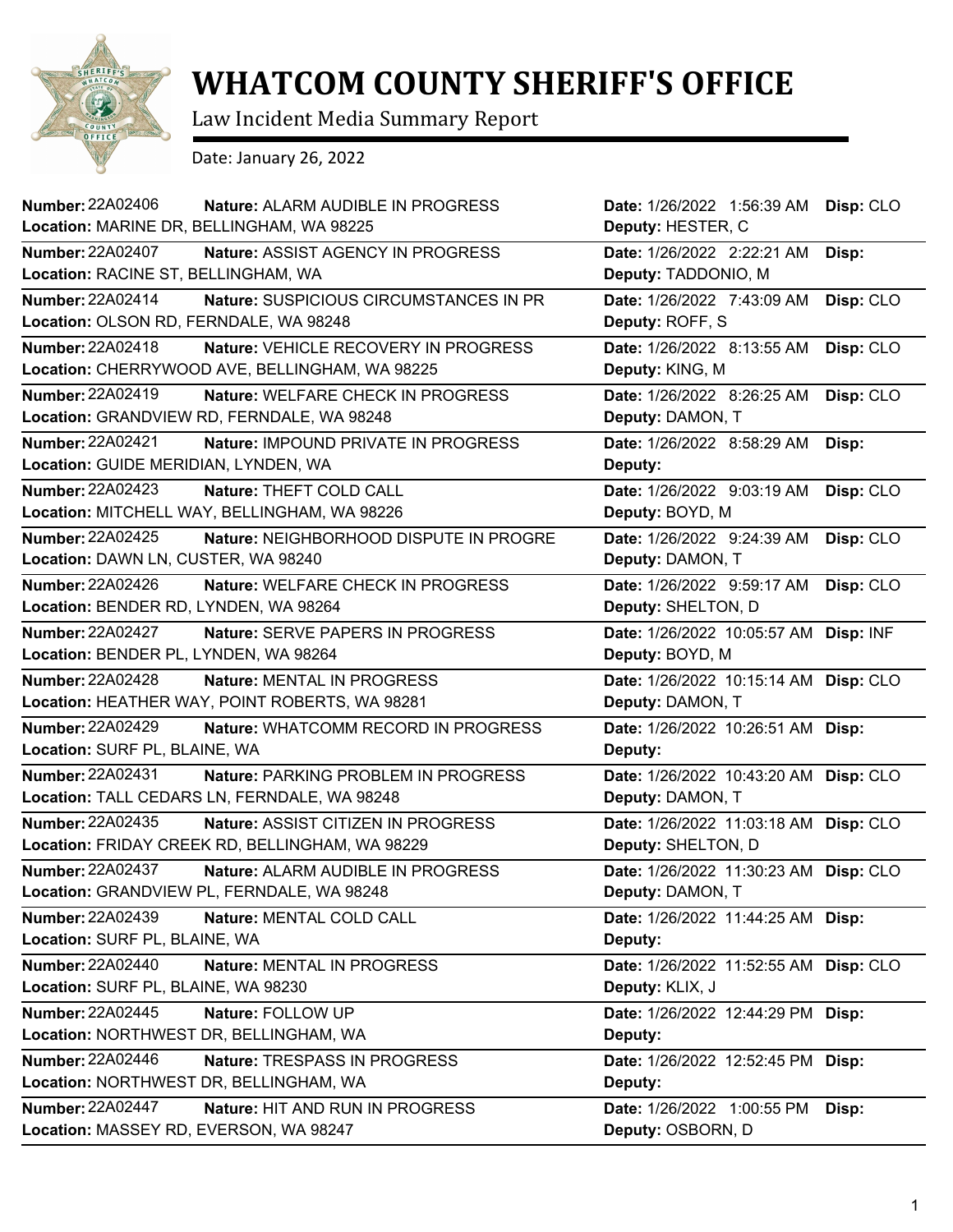| Number: 22A02449<br><b>Nature: TRAFFIC PURSUIT</b>                     | Date: 1/26/2022 1:05:42 PM Disp: CAA    |
|------------------------------------------------------------------------|-----------------------------------------|
| Location: MERIDIAN ST & BELLIS FAIR PKWY, BELLINGHAM, WA 98226         | Deputy: MOYES, K                        |
| Arrested: CERNICH, JORDAN R.<br>Age: 28                                |                                         |
| <b>Offenses: Traffic, Pursuit Eluding</b>                              |                                         |
| <b>Number: 22A02450</b><br>Nature: WATCH FOR IN PROGRESS               | Date: 1/26/2022 1:17:18 PM<br>Disp:     |
| Location: PORTAL WA & BIRCH BAY LYNDEN RD, BLAINE, WA                  | Deputy:                                 |
| <b>Number: 22A02452</b><br>Nature: SERVE WARRANT IN PROGRESS           | Date: 1/26/2022 1:29:51 PM<br>Disp: CAA |
| Location: CIMARRON WAY, MAPLE FALLS, WA 98266                          | Deputy: RATHBUN, R                      |
| Arrested: FEDCHUK, OLEG G.<br>Age: 39                                  |                                         |
| <b>Offenses: Fugitive Warrant</b>                                      |                                         |
| <b>Number: 22A02453</b><br>Nature: WATCH FOR IN PROGRESS               | Date: 1/26/2022 1:33:54 PM<br>Disp:     |
| Location: W LAKE SAMISH DR, BELLINGHAM, WA                             | Deputy:                                 |
| <b>Number: 22A02455</b><br>Nature: THEFT COLD CALL                     | Disp: CLO<br>Date: 1/26/2022 1:57:40 PM |
| Location: GUIDE MERIDIAN, LYNDEN, WA 98264                             | Deputy: SMITH, A                        |
| <b>Number: 22A02456</b><br>Nature: WELFARE CHECK IN PROGRESS           | Disp: CLO<br>Date: 1/26/2022 2:03:03 PM |
| Location: MARINE DR, BELLINGHAM, WA 98226                              | Deputy: WOOD, B                         |
| <b>Number: 22A02457</b><br>Nature: FOLLOW UP                           | Date: 1/26/2022 2:23:55 PM<br>Disp:     |
| Location: PALMER RD, BELLINGHAM, WA                                    | Deputy:                                 |
| <b>Number: 22A02459</b><br>Nature: REQUEST FOR LAW ENFORCEMENT         | Date: 1/26/2022 2:30:55 PM<br>Disp:     |
| Location: SUTTON DR, EVERSON, WA                                       | Deputy: OSBORN, D                       |
| <b>Number: 22A02460</b><br>Nature: VEHICLE THEFT COLD CALL             | Date: 1/26/2022 2:32:13 PM<br>Disp: ACT |
| Location: SUCHANON DR, EVERSON, WA 98247                               | Deputy: HAGGITH, J                      |
| Number: 22A02463<br>Nature: WATCH FOR IN PROGRESS                      | Date: 1/26/2022 2:57:25 PM<br>Disp:     |
| Location: YEW STREET RD & WOODBINE WA, BELLINGHAM, WA                  | Deputy:                                 |
| <b>Number: 22A02466</b><br>Nature: THEFT IN PROGRESS                   | Date: 1/26/2022 3:16:52 PM<br>Disp: CLO |
| Location: LOWE AVE, BELLINGHAM, WA 98229                               | Deputy: HAGGITH, J                      |
| Number: 22A02467<br>Nature: BURGLARY COLD CALL                         | Date: 1/26/2022 3:19:35 PM<br>Disp:     |
| Location: BOULDER VALLEY LN, MAPLE FALLS, WA                           | Deputy: THOMPSON, J                     |
| Number: 22A02468<br>Nature: EXTRA PATROL IN PROGRESS                   | Date: 1/26/2022 3:21:59 PM<br>Disp:     |
| Location: W BAKERVIEW RD, BELLINGHAM, WA                               | Deputy: HEINRICH, C                     |
| Number: 22A02471<br>Nature: DOMESTIC VERBAL IN PROGRESS                | Date: 1/26/2022 3:40:53 PM<br>Disp: CLO |
| Location: BIRCH BAY DR, BLAINE, WA 98230                               | Deputy: DOUGLAS, J                      |
| Number: 22A02472<br>Nature: FORGERY COLD CALL                          | Date: 1/26/2022 3:34:36 PM<br>Disp: CLO |
| Location: WILLEYS LAKE RD, CUSTER, WA 98240                            | Deputy: BOYD, M                         |
| Number: 22A02474<br>Nature: ASSIST AGENCY IN PROGRESS                  | Date: 1/26/2022 3:52:53 PM<br>Disp:     |
| Location: 2ND ST, BLAINE, WA                                           | Deputy: BAUMAN, L                       |
| <b>Number: 22A02475</b><br>Nature: VANDALISM COLD CALL                 | Date: 1/26/2022 3:43:17 PM<br>Disp:     |
| Location: TWILIGHT PL, BLAINE, WA                                      | Deputy: JONES, D                        |
| <b>Number: 22A02476</b><br>Nature: SUSPICIOUS CIRCUMSTANCES COLD       | Date: 1/26/2022 3:57:57 PM<br>Disp: CLO |
| Location: MARINE DR, BELLINGHAM, WA 98225                              | Deputy: WOOD, B                         |
| <b>Number: 22A02477</b><br>Nature: SUSPICIOUS VEHICLE IN PROGRESS      | Date: 1/26/2022 4:02:56 PM<br>Disp: CLO |
| Location: KOPE RD, BELLINGHAM, WA 98226                                | Deputy: ANDERS, J                       |
| Number: 22A02478<br>Nature: MVA NON BLKING/NON INJURY IN P             | Date: 1/26/2022 4:09:24 PM<br>Disp: CLO |
| Location: NOOKSACK FALLS, MAPLE FALLS, WA 98266                        | Deputy: THOMPSON, J                     |
| Number: 22A02479                                                       |                                         |
| Nature: HANGUP (911) IN PROGRESS<br>Location: BIRCH BAY DR, BLAINE, WA | Date: 1/26/2022 4:18:54 PM<br>Disp:     |
|                                                                        | Deputy:                                 |
| Number: 22A02483<br>Nature: DOMESTIC VERBAL IN PROGRESS                | Date: 1/26/2022 4:36:06 PM<br>Disp:     |
| Location: SHOREWOOD LN, BELLINGHAM, WA                                 | Deputy:                                 |
| Number: 22A02484<br>Nature: WELFARE CHECK IN PROGRESS                  | Date: 1/26/2022 4:57:12 PM<br>Disp:     |
| Location: E HOFF RD, EVERSON, WA                                       | Deputy: HAGGITH, J                      |